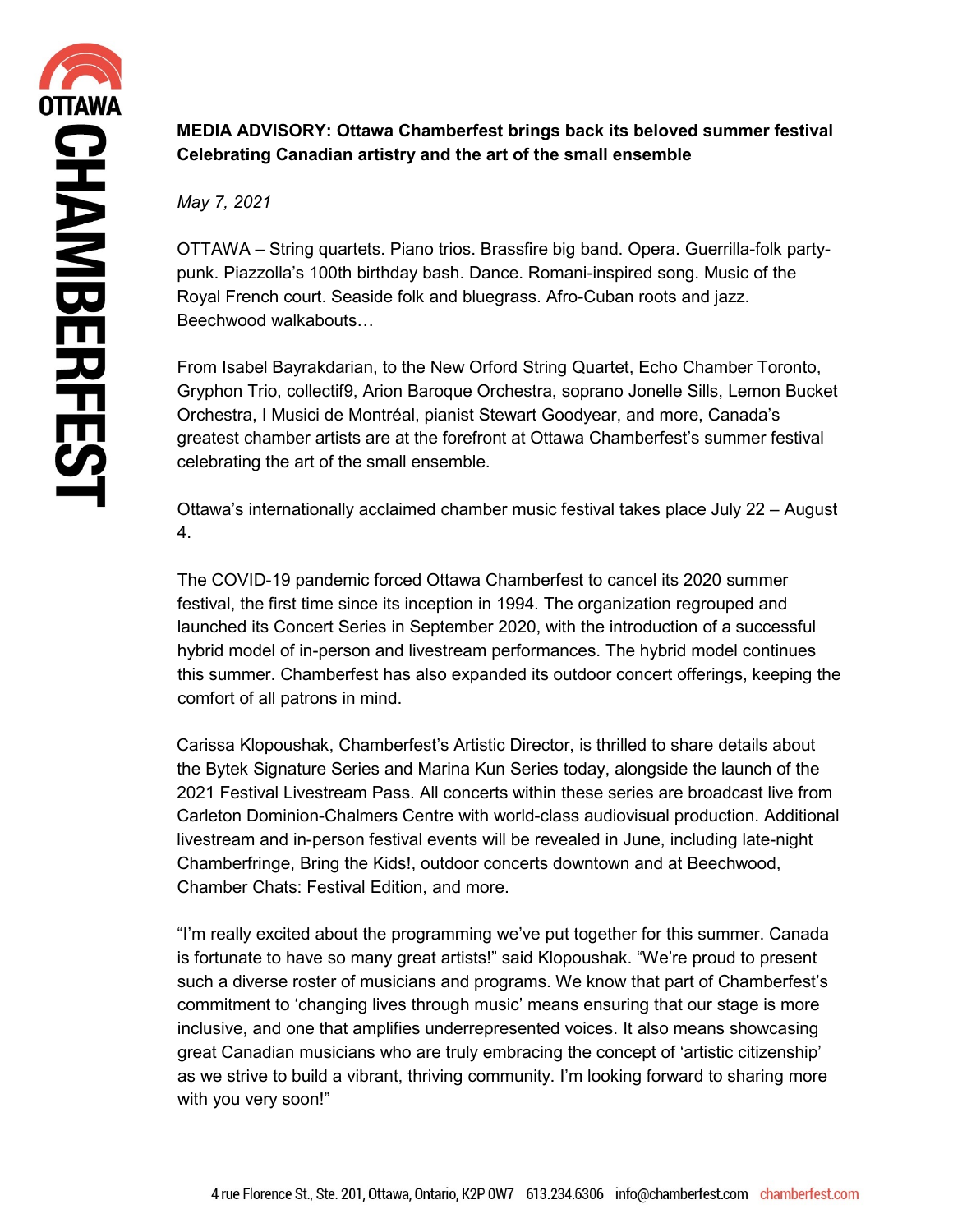Visit chamberfest.com to find out more about our summer festival's programs, artists, and available ticketing options.

Highlights from the 2021 Chamberfest summer festival Bytek Signature and Marina Kun Series follow.

## **Bytek Signature Series**

Collaborative and creative, five sumptuous programs spotlighting evocative vocals, exhilarating strings, big band, and more.

## **Arion Baroque Orchestra**

Friday, July 23 at 7pm Carleton Dominion-Chalmers Centre

A true and singular time travel experience, "Once upon a time in Versailles" features music of the Royal French court, played on period instruments by Montreal's Arion Baroque Orchestra, a cornerstone in the world of early music since 1981.

## **Isabel Bayrakdarian with the Gryphon Trio, Mark Fewer, and Juan-Miguel Hernandez**

Thursday, July 29 at 7pm Carleton Dominion-Chalmers Centre

"Glorious and Free - Romani-Inspired Songs and Operetta Arias" features stunning soprano Isabel Bayrakdarian with music by Brahms, Dvorak, Liszt, Iradier, Valverde, and Gilbert.

## **Cellobration!**

Saturday, July 31 at 7pm Carleton Dominion-Chalmers Centre

The cello takes the spotlight as Rachel Mercer, Cameron Crozman, and Paul Marleyn join pianist Stéphane Lemelin in an eclectic program showcasing the emotional range of this beloved instrument.

## **I Musici de Montréal** Monday, August 2 at 7pm Carleton Dominion-Chalmers Centre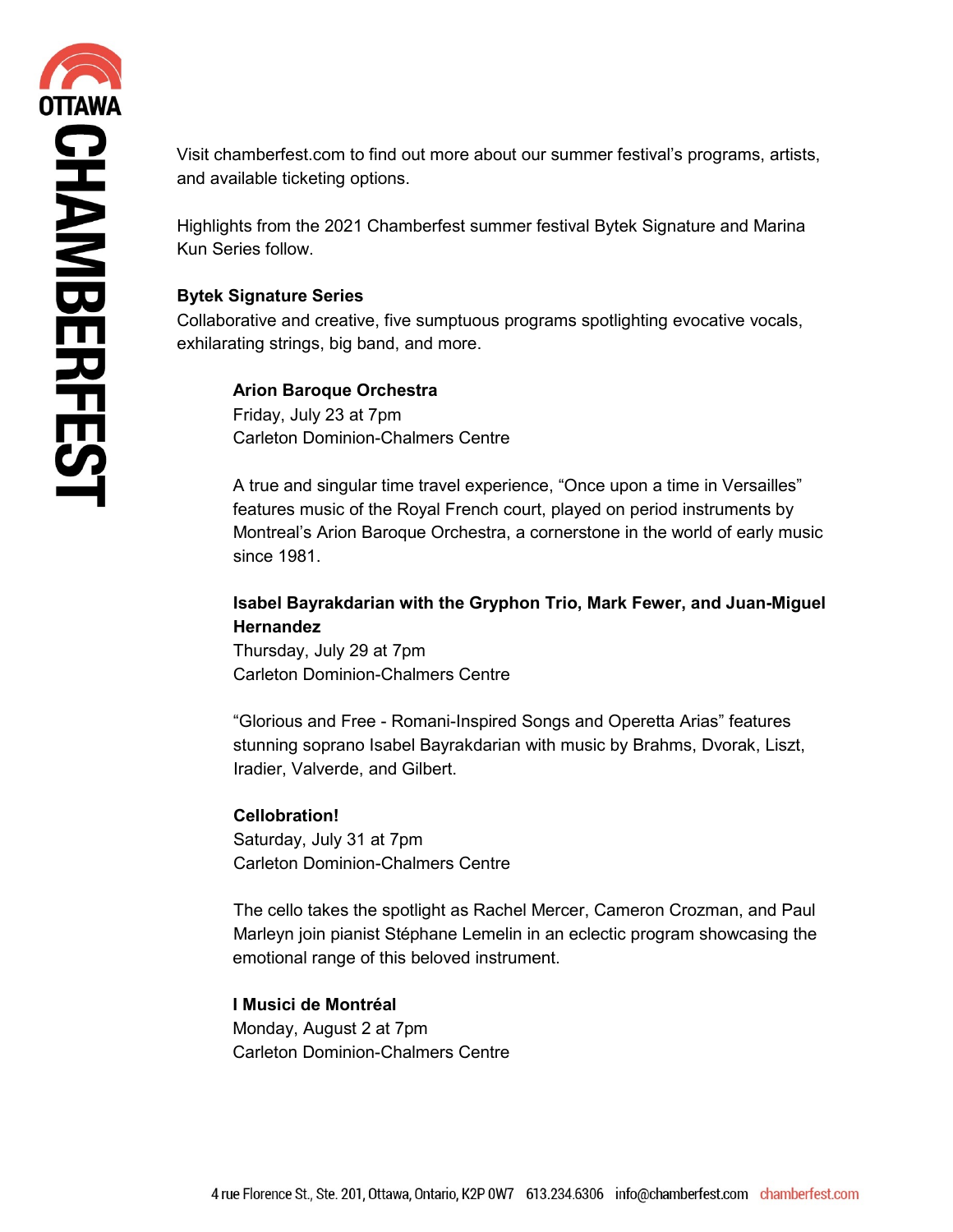Montreal's premier chamber orchestra shares a program including works by Kelly-Marie Murphy, Pēteris Vasks, Josef Suk, and Tchaikovsky.

### **Jens Lindemann and Stewart Goodyear with Brassfire Big Band**

Wednesday, August 4 at 7pm Carleton Dominion-Chalmers Centre

Brassfire Big Band! Standards and hot new arrangements of the music of Duke Ellington, Oscar Peterson, Tommy Dorsey, and more. This program also includes the Canadian premiere of George Gershwin's "Rhapsody in Blue" for piano and jazz band.

### **Marina Kun Series**

String ensembles, piano duo, and opera amidst folk and jazz influences.

### **collectif9: The Night of the Flying Horses**

Thursday, July 22 at 7pm Carleton Dominion-Chalmers Centre

Centred around the music of Argentinian composer Osvaldo Golijov, "The Night of the Flying Horses" explores moments of wonder and melancholy, with frenetic, electrifying waves of sound in a program of works spanning over five centuries.

### **New Orford String Quartet: Homage**

Saturday, July 24 at 7pm Carleton Dominion-Chalmers Centre

Dinuk Wijerante's "Letters from the Afterlife," Samy Moussa's quartet, Caroline Shaw's "Entracte," and the Mendelssohn String Quartet in A minor – works paying homage to composers of the past.

#### **Mark Fewer's Piazzolla**

Sunday, July 25 at 7pm Carleton Dominion-Chalmers Centre

Brilliant Canadian violinist Mark Fewer and friends present Piazzolla's "Four Seasons of Buenos Aires," in celebration of the composer's 100th birthday.

### **Ironwood Quartet with Jamie Parker**

Monday, July 26 at 7pm Carleton Dominion-Chalmers Centre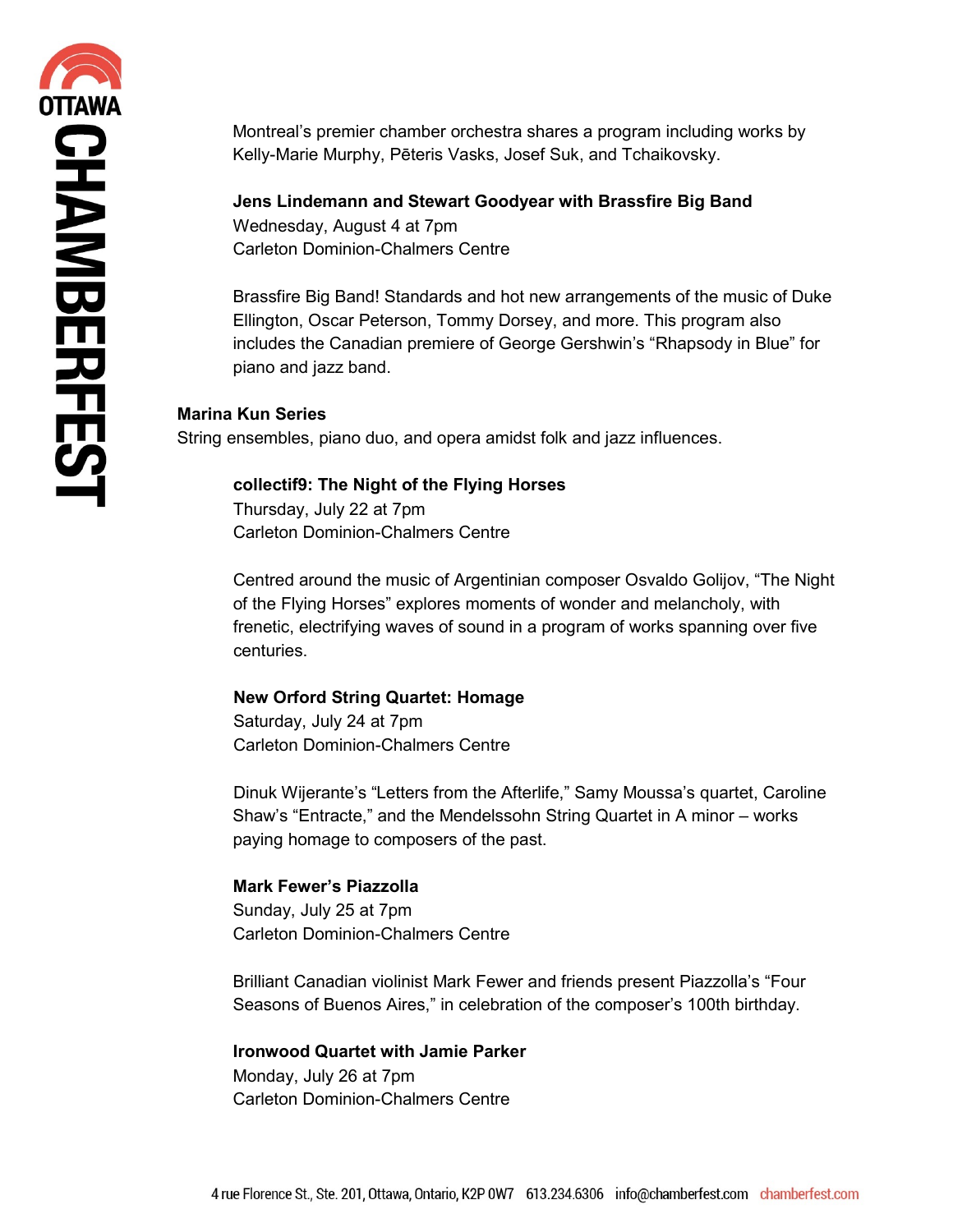Ottawa's "take no prisoners" (ARTSFILE) quartet joins forces with iconic pianist Jamie Parker.

### **20/88 Piano Duo: David Jalbert and Wonny Song**

Tuesday, July 27 at 7pm Carleton Dominion-Chalmers Centre

Two virtuosic powerhouses pool their talents in a program of works for two pianos. Music by Mozart, Ravel, Rachmaninoff, and Bernstein.

**Gryphon Trio** Wednesday, July 28 at 7pm Carleton Dominion-Chalmers Centre

Canada's beloved piano trio delivers a program centred around Beethoven's Ghost Trio, with Silvestrov's "Fugitive Visions of Mozart," and a commissioned work by Canadian composer Bruce A. Russell.

**Lemon Bucket Orkestra** Friday, July 30 at 7pm Carleton Dominion-Chalmers Centre

Toronto's original guerrilla-folk party-punk massive shares a genre-bending set that is equal parts exhilarating precision and reckless abandon.

#### **An Evening of Opera and Art Song**

Sunday, August 1 at 7pm Carleton Dominion-Chalmers Centre

Celebrating opera and art song, this special concert marks dynamic, young soprano Jonelle Sills's Chamberfest debut.

### **Echo Chamber Toronto**

Tuesday, August 3 at 7pm Carleton Dominion-Chalmers Centre

Discover what happens when chamber music merges with the physical beauty of dance, as Echo Chamber Toronto joins forces with members of the Rosebud and Ironwood string quartets.

#### **Early-bird Festival Livestream Pass on sale May 10!**